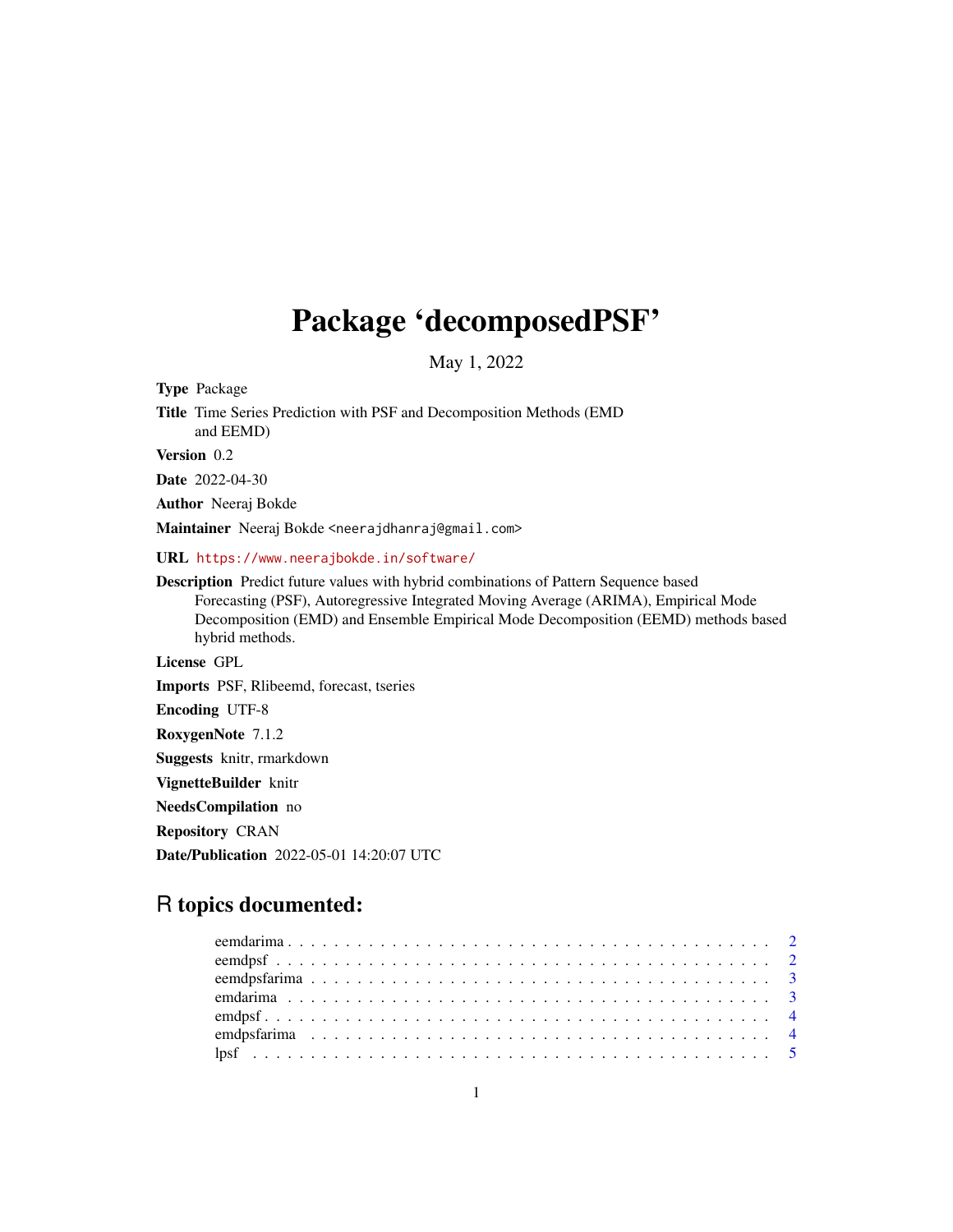#### <span id="page-1-0"></span>**Index** [6](#page-5-0) **6**

#### Description

Function to predict with EEMD-ARIMA model

#### Usage

```
eemdarima(data, n.ahead)
```
#### Arguments

| data    | as input time series data            |
|---------|--------------------------------------|
| n.ahead | as horizon of values to be predicted |

#### Value

predicted values with EEMD-ARIMA model

#### Examples

# eemdarima(data = nottem, n.ahead = 6)

eemdpsf *Function to predict with EEMD-PSF model*

#### Description

Function to predict with EEMD-PSF model

#### Usage

```
eemdpsf(data, n.ahead)
```
#### Arguments

| data    | as input time series data            |
|---------|--------------------------------------|
| n.ahead | as horizon of values to be predicted |

#### Value

predicted values with EEMD-PSF model

#### Examples

# eemdpsf(data = nottem, n.ahead = 6)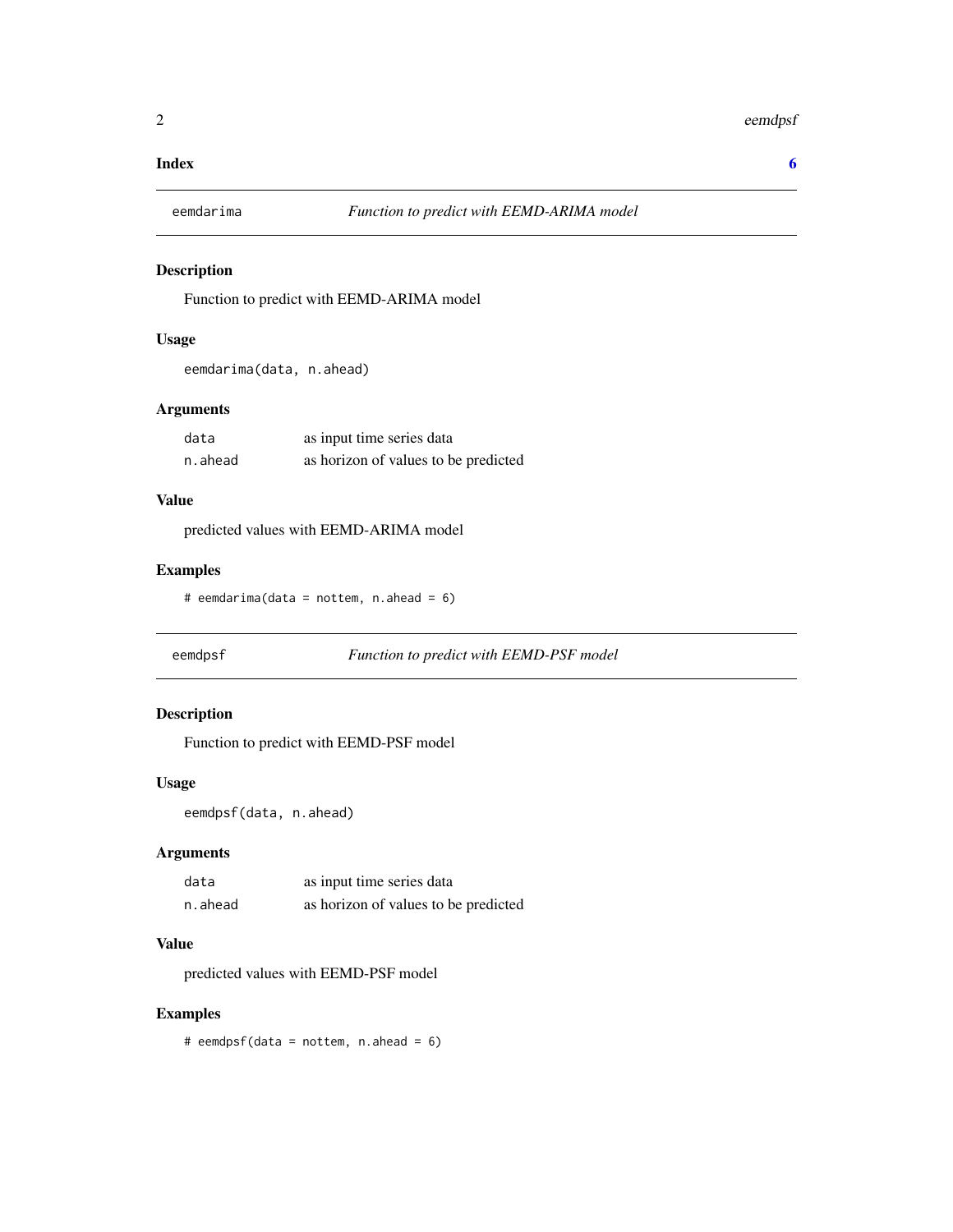<span id="page-2-0"></span>

#### Description

Function to predict with EEMD-PSF,ARIMA model

#### Usage

```
eemdpsfarima(data, n.ahead)
```
#### Arguments

| data    | as input time series data            |
|---------|--------------------------------------|
| n.ahead | as horizon of values to be predicted |

#### Value

predicted values with EEMD-PSF,ARIMA model

#### Examples

# eemdpsfarima(data = nottem, n.ahead = 6)

emdarima *Function to predict with EMD-ARIMA model*

#### Description

Function to predict with EMD-ARIMA model

#### Usage

```
emdarima(data, n.ahead)
```
#### Arguments

| data    | as input time series data            |
|---------|--------------------------------------|
| n.ahead | as horizon of values to be predicted |

#### Value

predicted values with EMD-ARIMA model

#### Examples

# emdarima(data = nottem, n.ahead =  $6$ )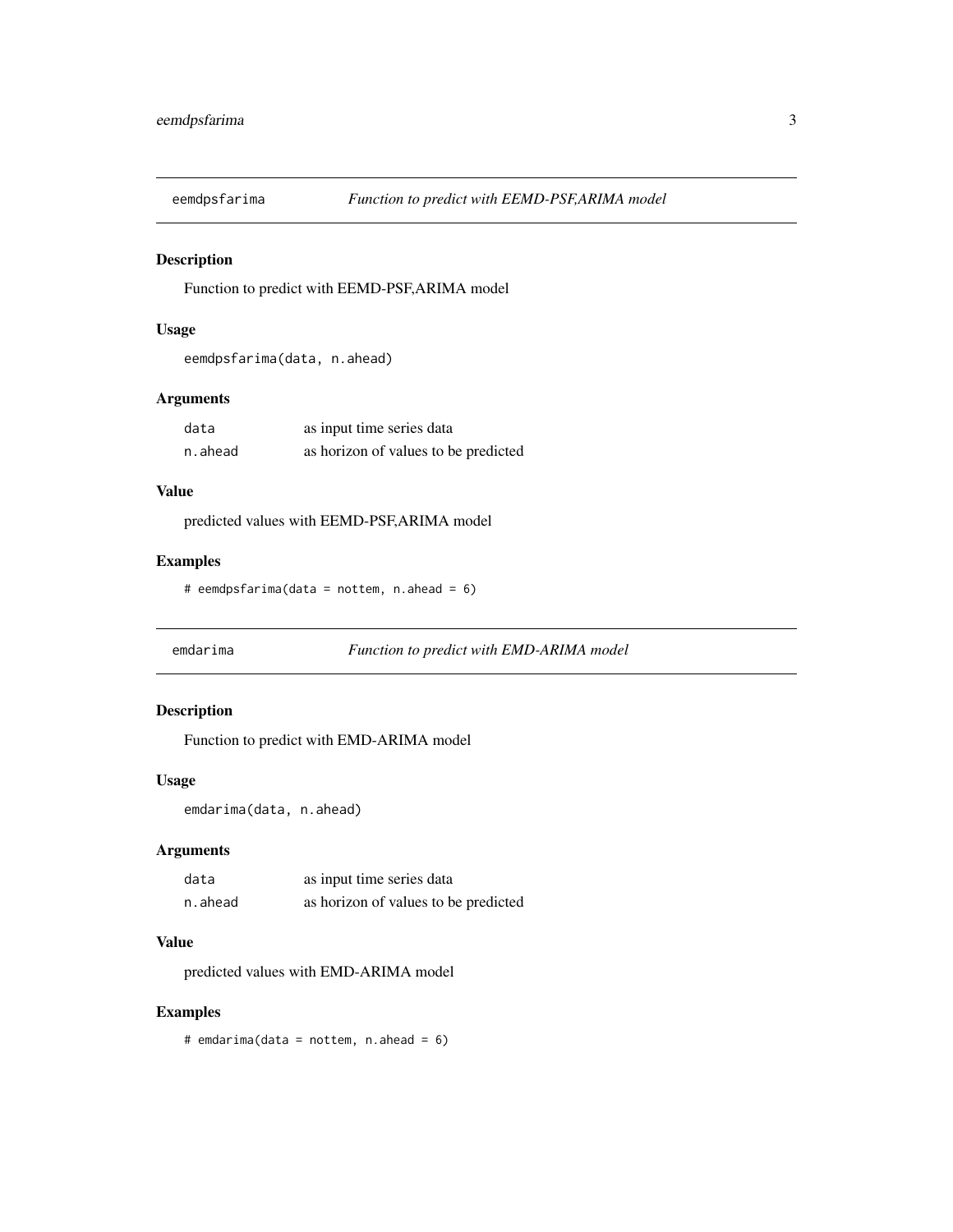<span id="page-3-0"></span>

#### Description

Function to predict with EMD-PSF model

#### Usage

emdpsf(data, n.ahead)

#### Arguments

| data    | as input time series data            |
|---------|--------------------------------------|
| n.ahead | as horizon of values to be predicted |

#### Value

predicted values with EMD-PSF model

#### Examples

# emdpsf(data = nottem, n.ahead = 6)

emdpsfarima *Function to predict with EMD-PSF,ARIMA model*

#### Description

Function to predict with EMD-PSF,ARIMA model

#### Usage

```
emdpsfarima(data, n.ahead)
```
#### Arguments

| data    | as input time series data            |
|---------|--------------------------------------|
| n.ahead | as horizon of values to be predicted |

#### Value

predicted values with EMD-PSF,ARIMA model

#### Examples

# emdpsfarima(data = nottem, n.ahead = 6)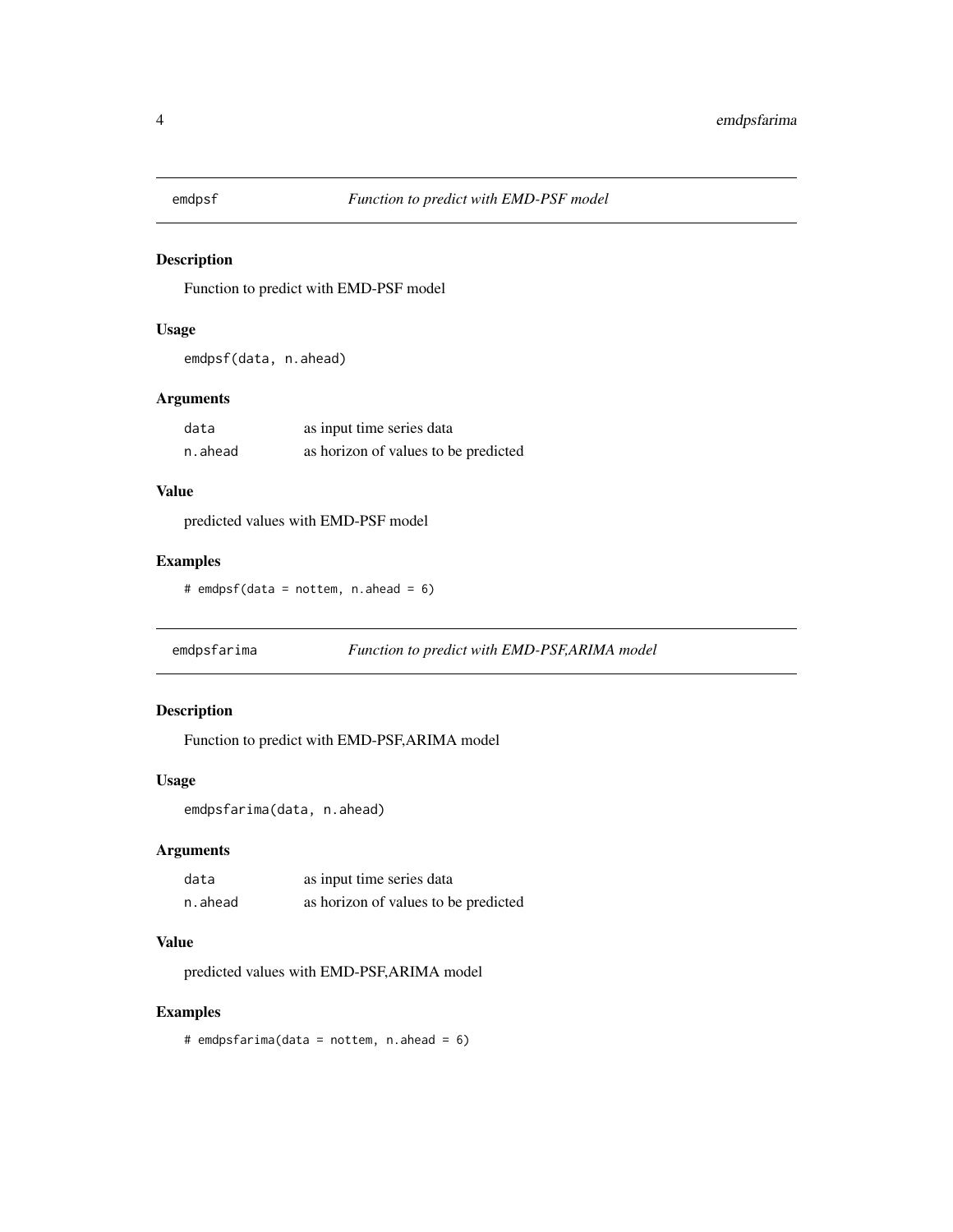<span id="page-4-0"></span>

#### Description

Function to restrict the legth of dataset in multiples of 24

#### Usage

lpsf(data, n.ahead)

#### Arguments

| data    | as inpute time series                |
|---------|--------------------------------------|
| n.ahead | as horizon of values to be predicted |

#### Value

returns the predictied results